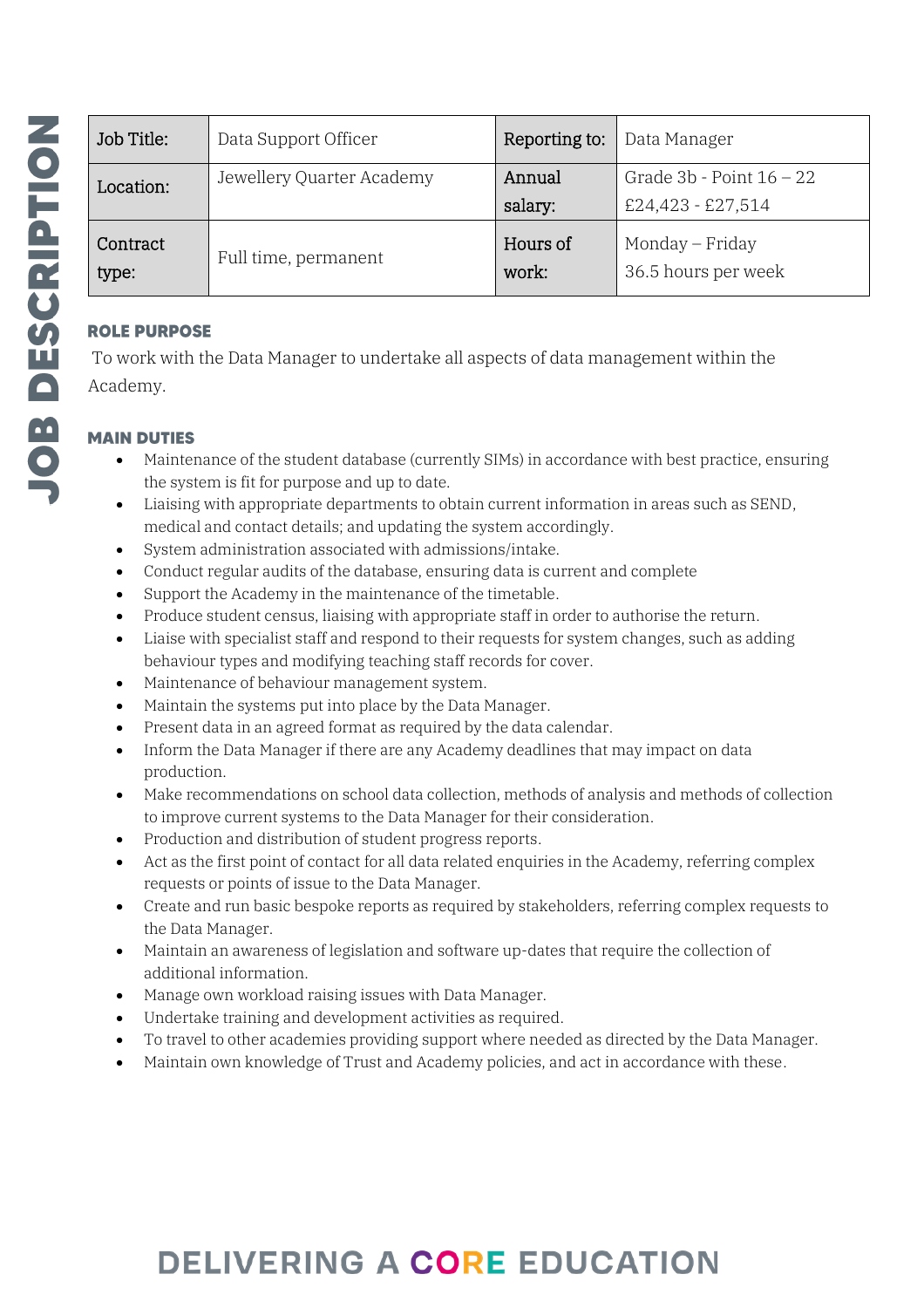#### **Special Conditions of Employment**

#### **REHABILITATION OF OFFENDERS ACT 1974**

This job is exempt from the provisions of the Rehabilitation of Offenders Act 1974. Appointment to this job is subject to an enhanced DBS disclosure being obtained, and any relevant convictions cautions and reprimands being considered. Any arrests, convictions cautions or reprimands of relevance, obtained by the jobholder after enhanced DBS clearance has been acquired, must be disclosed to the Headteacher by the jobholder. Failure by the jobholder to do so, or the obtaining by the jobholder of a relevant conviction caution or reprimand, may be managed in accordance with CORE Education Trust Disciplinary Procedure.

#### **HEALTH AND SAFETY**

The jobholder is required to exercise their duty of care by taking responsibility for their own health and safety, and the health and safety of other people who may be affected by their acts or omissions (failure to act). Full guidance regarding health and safety is set out in CORE Education Trust Health and Safety Policy, and in any risk assessments relevant to the jobholder's role or circumstances. Both can be accessed via the jobholder's line manager and must be observed.

#### **EQUALITY AND DIVERSITY**

CORE Education Trust is committed to equality and values diversity. As such, it is committed to fulfilling its Equality Duty obligations and expects all staff and volunteers to share this commitment. This Duty requires the Trust to have due regard to the need to eliminate unlawful discrimination, harassment and victimisation, advance equality of opportunity and foster good relations between people who share characteristics, such as age gender, race and faith, and people who do not share them. Staff and volunteers are required to treat all people they encounter with dignity and respect and are entitled to expect this in return.

#### **TRAINING AND DEVELOPMENT**

The Academy has a shared responsibility with the jobholder for identifying and satisfying training and development needs. The jobholder is expected to actively contribute to their own continuous professional development and to attend and participate in any training or development activities required to assist them in undertaking their role and meeting their safeguarding and general obligations.

#### **MOBILITY**

The jobholder may be required to transfer to any job appropriate to their grade at such a place as in the service of the Trust they may be required, in accordance with legitimate operational requirements and / or facilitating the avoidance of staffing reductions.

This job description may be subject to review and / or amendment at any time to reflect the requirements of the job. Any amendments will be made in consultation with any existing jobholder and will be commensurate with the grade for the job. The jobholder is expected to comply with any reasonable management requests.

CORE Education Trust is committed to safeguarding and promoting the welfare of children and young people and expects all staff to share this commitment. An enhanced DBS (Disclosure and Barring Services) Check is required for all successful applicants.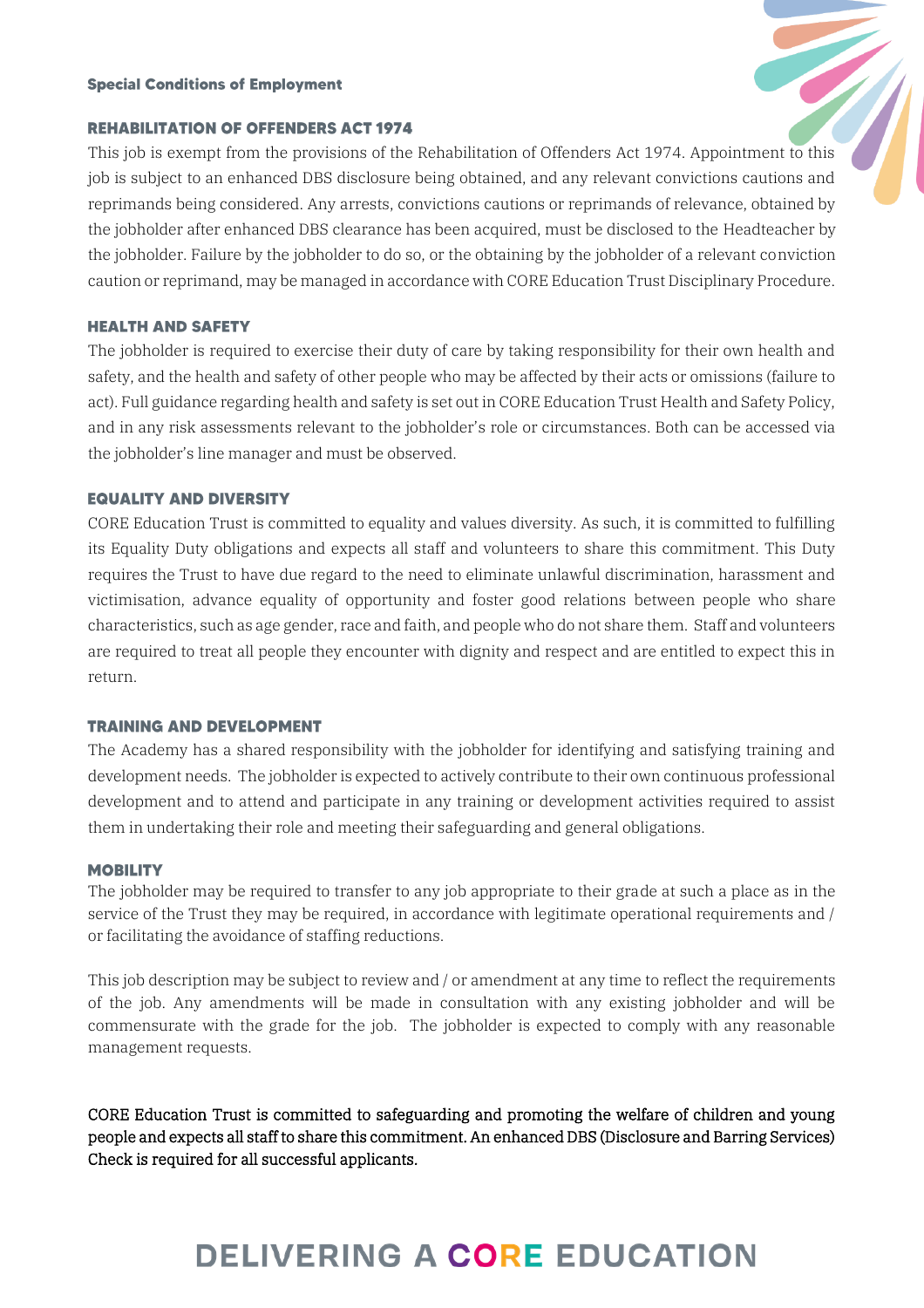| Job Description Reviewed on: | May 2021     |  |
|------------------------------|--------------|--|
| Job Description Reviewed by: | Data Manager |  |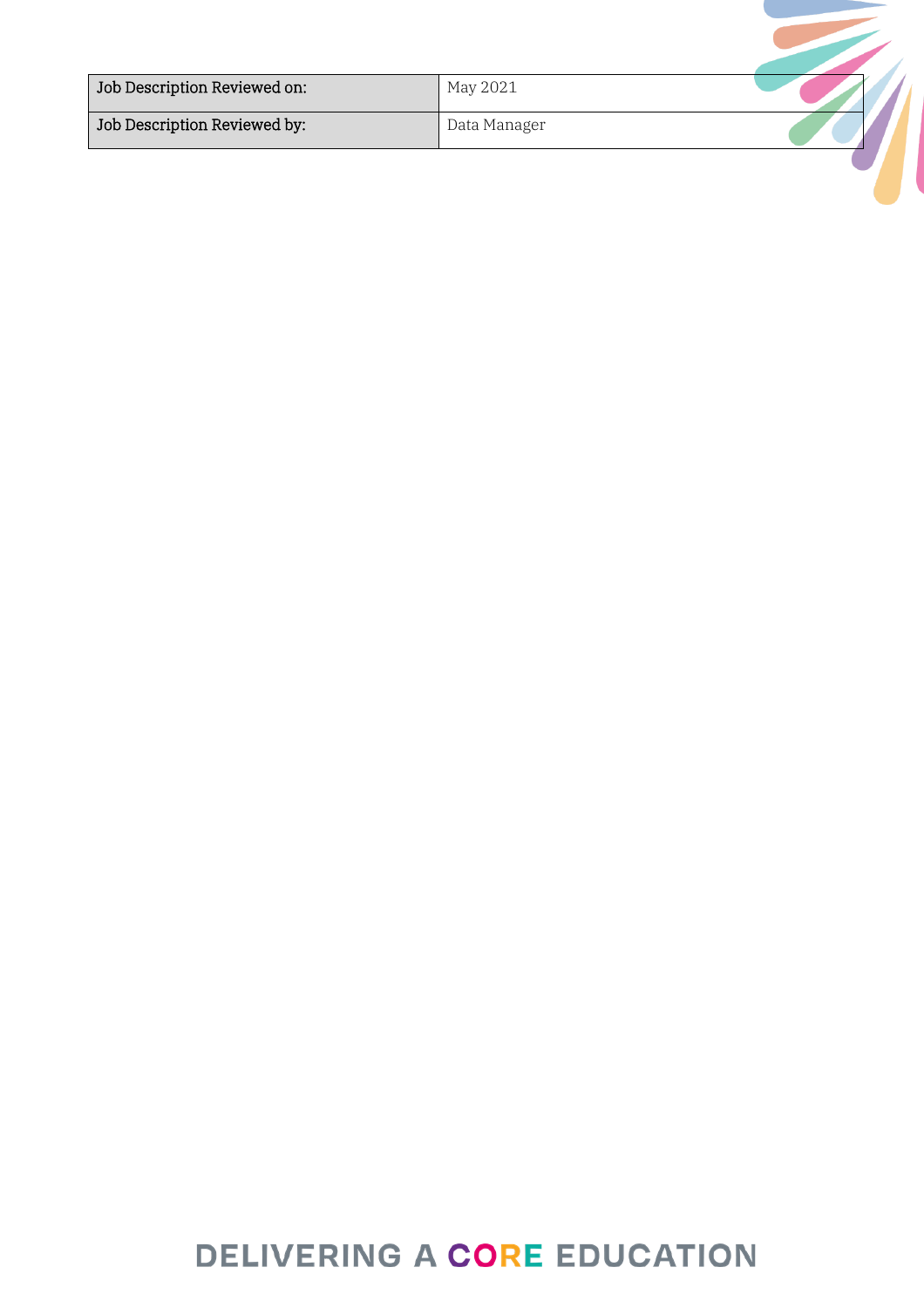| Job Title: | Data Support Officer                              | Reporting to: | Data Manager              |
|------------|---------------------------------------------------|---------------|---------------------------|
| Salary:    | Grade $3b$ - Point $16 - 22$<br>£24,423 - £27,514 | Location:     | Jewellery Quarter Academy |

CORE Education Trust is committed to safeguarding and promoting the welfare of children and young people and requires all staff and volunteers to share this commitment. All posts will be subject to a DBS clearance at Enhanced level.

The Person Specification outlines the main attributes needed to adequately perform the post specified. It is intended to give prospective candidates a better understanding of the post requirements. It will be used as part of the recruitment process in identifying and shortlisting candidates.

|                                                                                                                                                                                                                                                                                                                                                                                                                                                                                                                                                                                                                              | <b>Essential</b>                | <b>Desirable</b> |
|------------------------------------------------------------------------------------------------------------------------------------------------------------------------------------------------------------------------------------------------------------------------------------------------------------------------------------------------------------------------------------------------------------------------------------------------------------------------------------------------------------------------------------------------------------------------------------------------------------------------------|---------------------------------|------------------|
| <b>Education, Training and Qualifications</b>                                                                                                                                                                                                                                                                                                                                                                                                                                                                                                                                                                                |                                 |                  |
| English & Maths GCSE or equivalent at C or above, and evidence of<br>education at A-level standard.<br>Educated to degree level.                                                                                                                                                                                                                                                                                                                                                                                                                                                                                             | X                               | X                |
| Experience, Knowledge, Skills / Competencies                                                                                                                                                                                                                                                                                                                                                                                                                                                                                                                                                                                 |                                 |                  |
| Proficient in the use of Microsoft software. (word, PowerPoint, word,<br>forms, Microsoft Teams)<br>Ability to use excel to a reasonable standard, to include basic formulae<br>$\bullet$<br>Previous experience in a data management role.<br>$\bullet$<br>Use of a management information system, preferably within an<br>$\bullet$<br>education setting<br>Knowledge and experience of the use of the SIMS system<br>$\bullet$<br>Ability and experience of analysing a variety of data<br>$\bullet$<br>Ability and experience of presenting data in a clear and concise manner<br>$\bullet$<br>using a variety of medium | X<br>X<br>X<br>X<br>X           | X<br>X           |
| Understand the need for data to be presented in different ways for<br>different audiences                                                                                                                                                                                                                                                                                                                                                                                                                                                                                                                                    | X                               |                  |
| <b>Personal Attributes</b>                                                                                                                                                                                                                                                                                                                                                                                                                                                                                                                                                                                                   |                                 |                  |
| Full understanding of confidentiality and data protection.<br>$\bullet$<br>Committed to safeguarding and promoting the welfare of our students.<br>$\bullet$<br>Resilience, the ability to work under pressure and meet deadlines.<br>$\bullet$<br>Excellent interpersonal skills.<br>$\bullet$<br>Ability to think strategically, creatively and prioritise.<br>$\bullet$<br>Understand the need for and be able to provide attention to detail<br>$\bullet$<br>A commitment to CORE Education Trust vision, values, aims and the<br>$\bullet$<br>objectives of its academic programme                                      | X<br>X<br>X<br>X<br>X<br>X<br>X |                  |